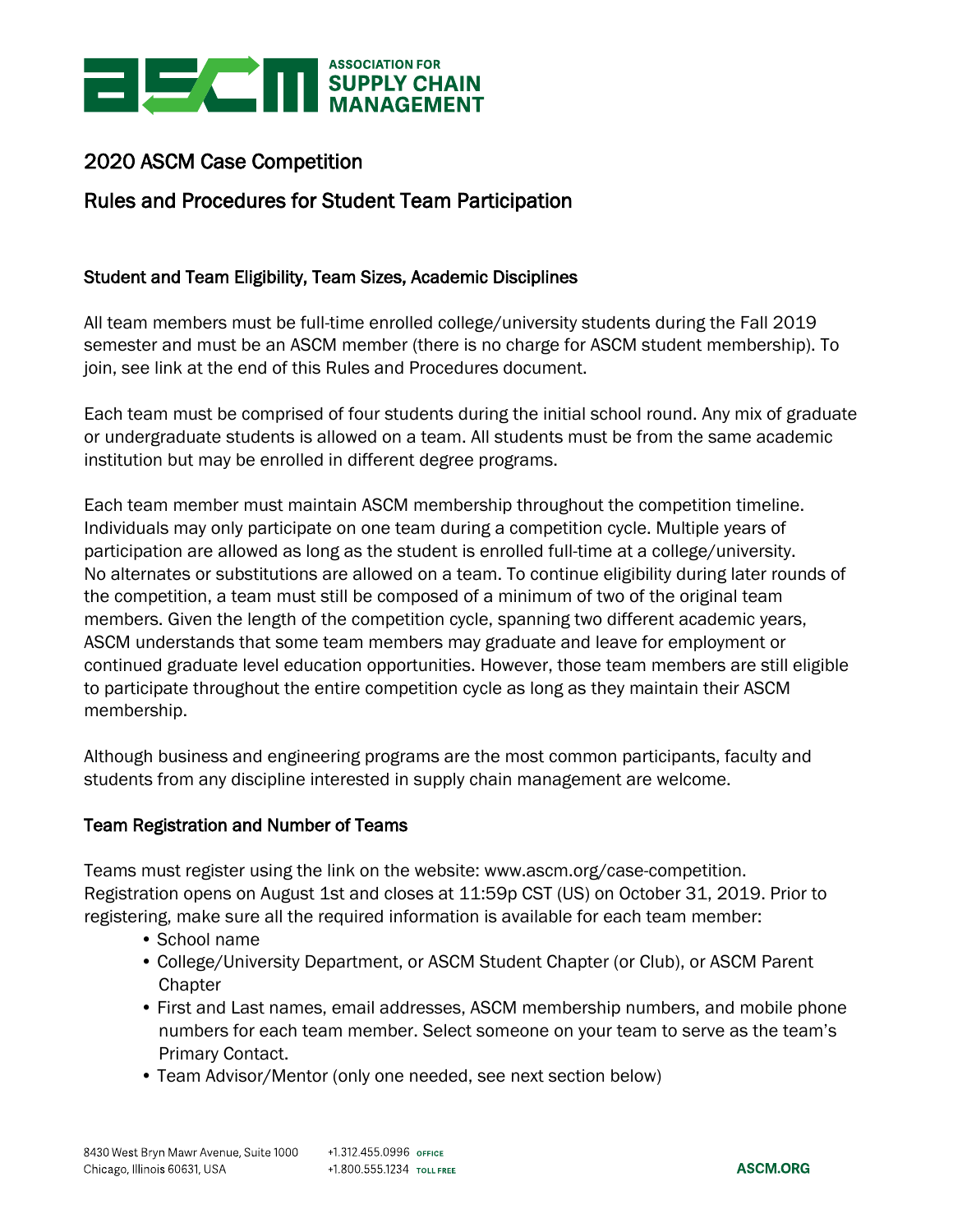

Upon completing the registration step containing the team information, two things will happen. First, the website will redirect to the Judgify application that is being used for the submission of entries. Second, the team's Primary Contact (or Captain) will receive a confirmation email that the registration has taken place. The person serving as the team captain should continue to register using the Judgify application and make sure they save the login information they created for the eventual uploading of the team's entry materials. By default, the ASCM ID of the team captain serves as the unique ID for the team.

Each school may have an unlimited number of teams register to participate in the college/university round, but a maximum of two teams may be selected as winners of a schools' college/university round.

## Required Identification of a Team Advisor/Mentor

Each team must name a faculty advisor or an industry mentor (only one or the other is needed, not both). That person serves in an oversight role for the team. The advisor/mentor may not help the team with the case solution.

Each team is required to register their advisor/mentor on the ASCM Case Competition website as part of their team management responsibilities. Provide the name, title, organization, and email address for the advisor/mentor.

#### Required Identification of Ultimate Authority at Each School to Name Winners of School Round

Although a college/university may have many different advisors/mentors for their various teams, each college/university must name one person that will act as the ultimate authority to select and identify up to two team(s) that will advance from the college/university round to the virtual round. This is of course not a team decision or responsibility, so consult with your advisor/mentor. ASCM encourages schools, chapters, and clubs to work out this person's selection internally.

ASCM will notify all the advisors/mentors associated with each properly registered school if there are multiple advisors/mentors that have been named by teams at the school. This is done to help the schools in the process of naming the person that will serve as the ultimate authority for the school.

The school's ultimate authority should use the judges scoring sheet as a guide as they select winning teams since the judges of the next round, the virtual round, will be using that same scoring sheet. Those judges will be selecting the teams that advance from the college/university round to the Regional round.

The school's ultimate authority must name up to two winning teams by 11:59p CST (US) on November 15th by sending an email with the team(s) ID numbers and the last name of the team leader to CaseCompetition@ascm.org.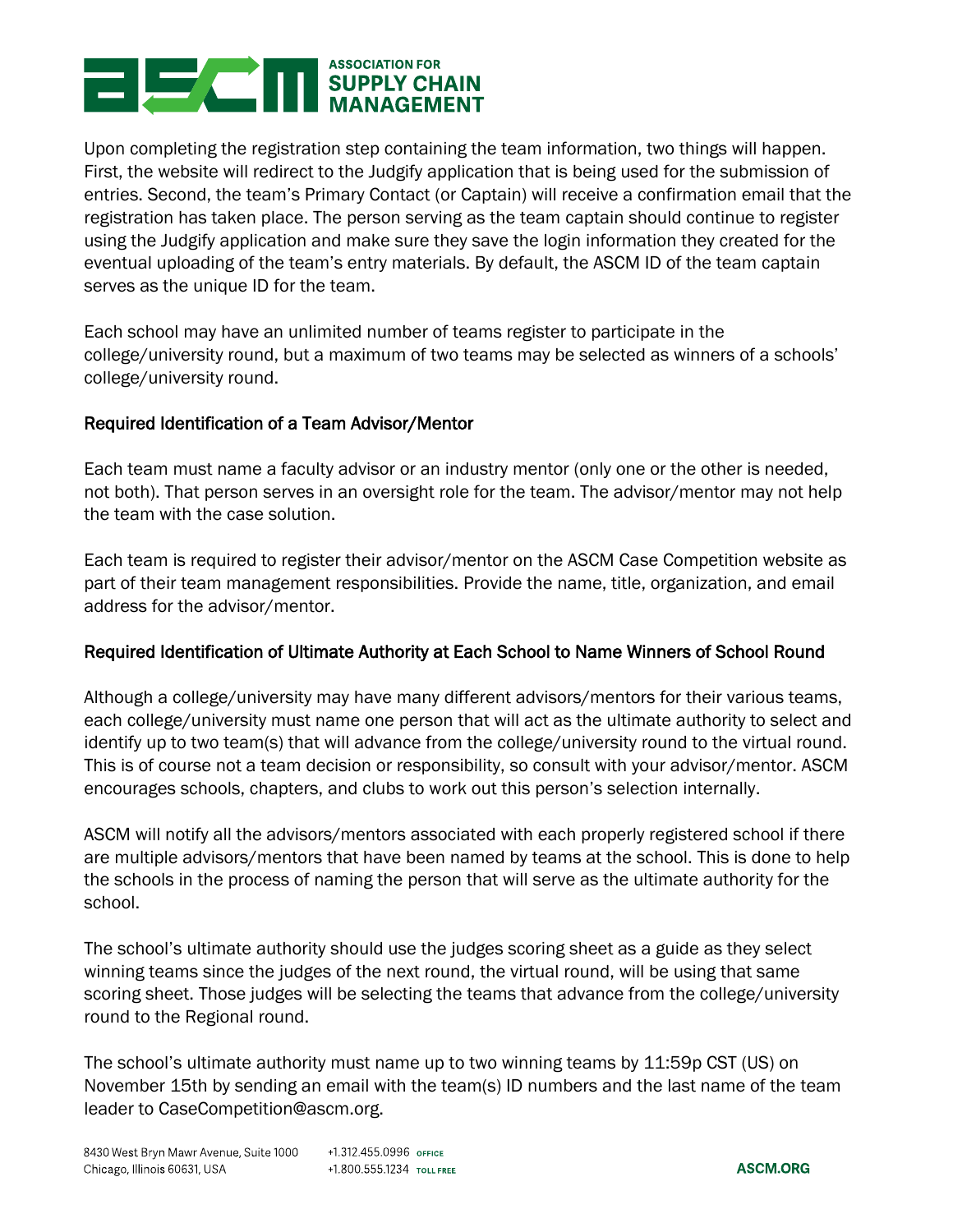

## How Student Teams Obtain the Case, Complete their Solutions, and Submit their Entries

The case and the case data files will be posted on the Case Competition website on October 1. Teams should register on the site as soon as possible (see the previous section on team registration). Student teams should also download the judges scoring sheet to help guide the development of their reports and presentations. The sheet is available on the ASCM Case Competition website.

After registering their team and obtaining the case, the team has until the deadline of 11:59p CST (US) on October 31, 2019 to submit the entry using the Judgify application (again, see the previous section about team registration and the number of teams). Note that a link to Judgify was provided by ASCM as part of the original team registration confirmation email. If the case is not submitted by the deadline, the entry will be ineligible and will not be accepted. The team should also provide their entry to both their advisor and to the school's ultimate authority.

### Team Entry Materials Requirements

To remove possible judging bias for entries that advance to the virtual round following the college/university round, it is vital that all submitted materials contain no identifying information beyond the unique code assigned to each team (by default this is the ASCM ID of the team's captain). No student names, team names, or school identifying information should be on the slides or video that the team submits. If any school, team, or individual identifying information is included beyond the unique code, the entry will become ineligible.

Each student team must submit TWO items:

1) Each team must submit a report containing no more than eleven total slides that are developed as if the team is presenting their proposal to the executive team of the company. The eleven slides may be developed in any presentation software (e.g. PowerPoint), but must be converted into PDF format. Original presentation files are not eligible, only the PDF version. The judges scoring sheet (available for download on the ASCM Case Competition site) identifies that the first required slide is a title slide, and the second required slide is an executive summary overview to start the presentation. Similarly, the presentation will finish with an 11th slide for results and conclusions. There is no need for a thank you or questions slide at the end. The case competition site also contains a set of PowerPoint page templates for all of these pages.

2) Each team must submit a recorded presentation that may not exceed five minutes. The file size and file formats are limited as specified on the Judgify entry submission page. Once again, take care not to include any identifying information in the video, including logos, school colors, emblems, etc. that could identify the school. The entire team is NOT required to participate in the presentation, but at least two team members must participate in the recorded presentation or the team will be ineligible. Note that a simple voiceover narration of the team's slides is acceptable,